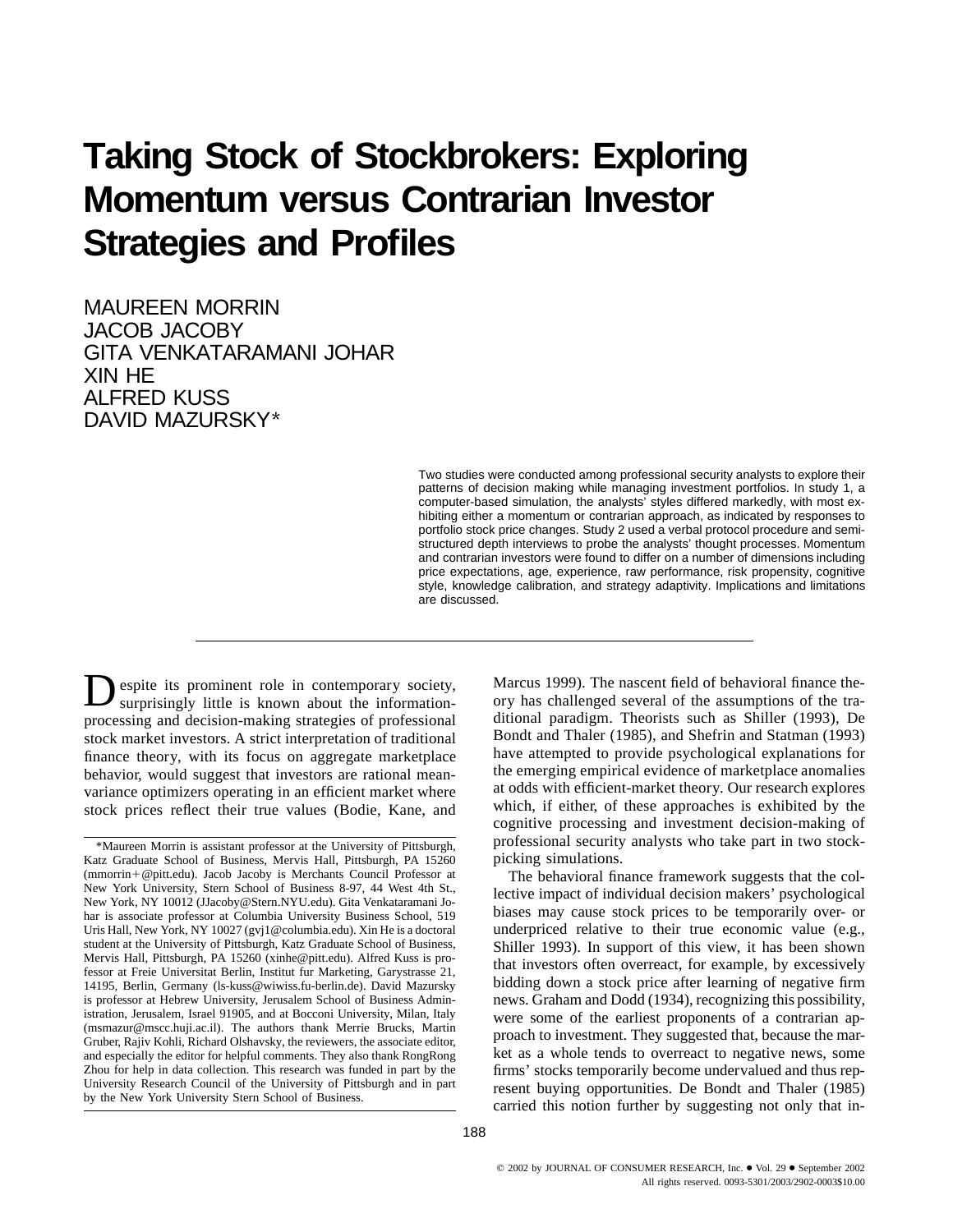vestors overreact to negative news but also that they overreact to positive news, resulting in overpriced stocks. Because of these tendencies, contrarian investors often expect that stocks that have fallen in value will rebound and that stocks that have risen in value will fall. Thus a typical contrarian investor buys out-of-favor stocks and sells popular stocks. Some studies have found support for contrarian approaches to investment under certain market conditions (e.g., Basu 1977).

Another marketplace anomaly that may reflect the impact of individual investor psychology is the observation of positive serial correlations in stock prices, also known as the "momentum effect" (e.g., Jegadeesh and Titman 1993). The phenomenon has been explained from a social psychological perspective, where a herdlike mentality influences stock valuations beyond those supported by economic fundamental factors (Shefrin and Statman 1993; Shiller 1993). The existence of positive serial correlations implies that if a stock price has recently risen (fallen), it is more likely to rise (fall) than fall (rise) in the next period. Momentum investors thus typically buy growth stocks, those whose prices have been rising due to prevailing market beliefs, while selling off losers, those whose prices have been falling.

Do professional security analysts tend to exhibit either of these or other behavioral tendencies when choosing to buy, sell, or hold stocks in investment portfolios? Can we accurately infer an analyst's underlying decision-making strategy from his or her pattern of behavioral responses to stock price changes over time? If individual analysts exhibit clearly identifiable styles of decision making based on their reaction to stock price changes, are there other characteristics, such as age, experience, thought processes, performance, or risk propensities that differentiate these investor groups? Do analysts ever believe they can beat the market, and how accurate are their self-assessments? Do they remain committed to their decision-making strategies even in the face of lackluster performance, or do they adapt their strategies over time? These and related issues are explored in the following two studies.

# **STUDY 1**

#### Subjects

The subjects were 19 practicing security analysts (14 males, five females) working for investment firms in the New York metropolitan area. They were recruited via an announcement for a stock-picking competition that appeared in the newsletter of the New York Society of Security Analysts. There were two incentives for participation: money for first (\$500) and second (\$100) place winners and publicity for the top 10 finishers via a press release sent to relevant local media. The subjects' mean age was 32.1 years (range: 24–54), with an average of 9.1 years experience as an analyst.

# Test Stimuli

Securities listed on the New York Stock Exchange and drawn from the pharmaceutical industry during the 1983–1984 time period were chosen for the study because this period provided fairly stable to slightly increasing values for pharmaceutical securities listed on the New York Stock Exchange. Turbulent stock market periods (e.g., the crash of 1987) and volatile industries (e.g., retailing in the late 1980s) were avoided. The six securities selected were chosen so as to ensure a variety of firm sizes and price trends (table 1).

# The Information Environment

Analysts had access to 23 types of fundamental factor information, information related to a company's financial statements (exhibit 1), for each of the six securities. Selection of these 23 factors from over 300 in the Compustat database was based on previous research (Ou and Penman 1989) as well as on ratings obtained from three faculty members and a doctoral student in the finance department at one of the universities where this research was conducted. To stimulate variability and differentiation, the 23 factors were selected so that 20 were among those consistently rated most important and three were consistently rated as unimportant. To preclude the impact of preexisting knowledge, a randomly assigned letter was used to identify each security.

# The Decision Task

The procedures of study 1 were designed by Jacob Jacoby to be advances over those used in earlier investigations in this area (Jacoby et al. 1985, 1987). Using a laptop computer, we conducted the experiment on an individual basis, usually in the analyst's office. Analysts read instructions informing them that their task was to maximize the value of an initial \$1,000,000 stake through investment decisions they would be making over four consecutive 90 day time periods. These instructions informed the analysts that they had seven investment options—the six pharmaceutical stocks and an interest-bearing cash account (earning 2% per quarter, compounded quarterly). Their task was

#### **TABLE 1**

STUDIES 1 AND 2: PRICE CHANGE OF STOCK FROM PREVIOUS QUARTER

| <b>Stock</b>          | Quarter                                            |                                                    |                                                      |                                                   |
|-----------------------|----------------------------------------------------|----------------------------------------------------|------------------------------------------------------|---------------------------------------------------|
|                       | (% change)                                         | 2<br>(% change)                                    | 3<br>(% change)                                      | (% change)                                        |
| 2<br>3<br>4<br>5<br>6 | 34.0<br>$-21.0$<br>32.2<br>$-16.1$<br>.0<br>$-6.3$ | 52.3<br>$-18.1$<br>3.1<br>$-7.4$<br>$-10.8$<br>4.2 | 33.3<br>$-11.6$<br>$-10.0$<br>11.1<br>19.5<br>$-1.7$ | 5.8<br>5.3<br>$-8.3$<br>$-1.4$<br>20.4<br>$-10.7$ |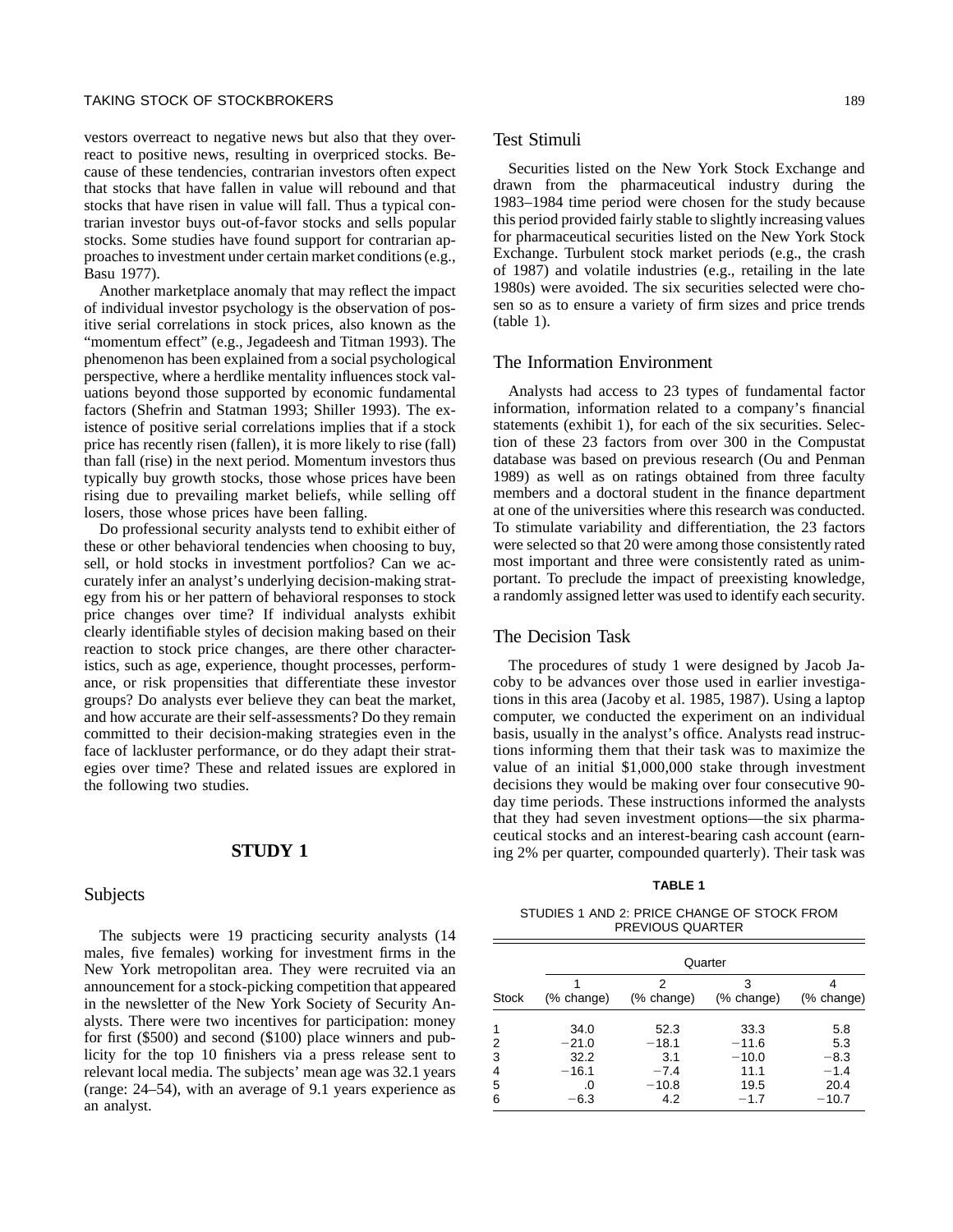# **EXHIBIT 1**

#### FUNDAMENTAL FACTOR INFORMATION AVAILABLE FOR EACH STOCK

Fundamental factors

| 1. Assets (Total)/Liabilities                                            |
|--------------------------------------------------------------------------|
| 2. Capital Expenditures                                                  |
| 3. Cash and Cash Equivalents: Increase (Decrease)                        |
| 4. Common Equity (Total) (Annual)<br>5. Current Assets                   |
| 6. Current Liabilities (Total)                                           |
| 7. Debt: Capitalized Lease Obligations (Annual)                          |
| 8. Depreciation and Amortization                                         |
| 9. Dividends per Share                                                   |
| 10. Earnings per Share                                                   |
| 11. Income Available for Common Stock Equivalents                        |
| 12. Interest Capitalized: Net Income Effect                              |
| 13. Inventories (Total)                                                  |
| 14. Long-Term Debt (Total)                                               |
| 15. Net Income (Loss) and Pretax Income<br>16. Prepaid Expenses (Annual) |
| 17. Percentage Price Change in Quarter                                   |
| 18. Price: High, Low, and Close of Quarter                               |
| 19. Receivables (Total)                                                  |
| 20. S&P Bond Rating (Annual)                                             |
| 21. Sales (Net)                                                          |
| 22. Short-Term Investments                                               |
| 23. Working Capital Change                                               |
|                                                                          |

to create a portfolio for each period consisting of any combination of the investments. They were informed that the winner would be the person who managed to increase the cumulative return on their investment holdings by the greatest amount by the end of the fourth period.

To help the analysts with their task, we also told them that before deciding on their portfolio for each period they could access all, some, or none of 23 types of fundamental factor information available for each of the six securities. The fundamental factors and securities were presented as two menu lists, with the entries on these lists randomized across subjects. After a decision had been reached for a period, the computer automatically updated this information. Though permitted to record any information acquired, subjects were told they would be able to access information only for the quarter they were in. Before taking part in the stock-picking simulation, the analysts completed a practice task in an unrelated choice domain to familiarize them with how the computer program worked.

#### Results

*Information Processing.* Although able to access a total of 552 (23  $\times$  6  $\times$  4) items of information during the four periods, the analysts were quite selective, accessing a mean of 120 items of information over the course of the simulation. Accessing activity trailed off considerably after the first period (period means:  $M_1 = 57$ ,  $M_2 = 21$ ,  $M_3 =$ 19,  $M_4 = 17$ ;  $M_1$  was greater than each of the other means at  $p < .0001$ ). The analysts took an average of 32.4 minutes to complete the investment task. There were significant differences in the frequency of accessing by information type  $(\chi^2(21) = 1,749, p < .001)$ , with earnings, sales, price: high/low/close, and percentage price change the most frequently accessed items. The least-accessed items were prepaid expenses, interest capitalized, and short-term investments, namely, the three types of information consistently rated unimportant before the study.

*Performance.* Each analyst's performance was determined by the change in value of the \$1,000,000 opening stake from the beginning to the end of the simulation. For the given data set, the best- and worst-ending balances possible were \$3,275,377  $(+228%)$  and \$510,757  $(-48.9%).$ The best and worst performances obtained were about half of those possible, namely,  $$2,163,000 (+116%)$  and \$798,000 (-20.2%), respectively, with a mean performance of 23.3%. There was high intraindividual reliability, with the performance of each analyst remaining fairly consistent from one period to the next. The correlation between individual analyst performances in periods 1 and 2 was  $r = .71$ ; between periods 2 and 3 it was  $r = .68$ ; and between periods 3 and 4 it was  $r = .69$  (all significant at  $p < .01$ ). (Performance is measured as percentage change in portfolio value from one period to the next.)

*Reaction to Price Changes of Stocks in the Marketplace.* The analysts' reactions to stock price changes over time were examined in terms of how they altered their portfolios after learning that stocks in the market had risen or fallen in value. There were a total of 323 observations (19 analysts  $\times$  17 stock price changes) for analysis. The analysts were about equally likely to act (by buying or selling) as to stand pat (i.e., make no change to their holdings) after learning about a stock price movement (46.4% vs. 53.6%,  $\chi^2(1) = 1.17$ ). Moreover, given that an analyst decided to act in response to a price change, he or she was about equally likely to buy as to sell the stock (26.9% vs. 25.4%,  $\chi^2(1) = 0.14$ .

*Reaction to Price Changes of Stocks in Their Own Portfolios.* We next examined how the analysts responded to price changes of stocks held in their own portfolios. We expected these price changes might be more salient to analysts, since they have a direct and immediate impact on individual performance. There were 227 observations for analysis. (Allocation decisions in period 1 were excluded because portfolios had not yet been constructed.) The analysts were about twice as likely to act (i.e., by buying or selling) as to stand pat (i.e., make no changes to holdings) after learning about a price change of a stock in their own portfolio (68.7% vs. 31.3%,  $\chi^2(1) = 31.83$ ,  $p < .001$ ).

To examine this finding in more detail, we coded the types of responses analysts made after learning that a stock in their portfolio had changed in value. For example, after learning that the price of a stock in their portfolio had risen in value, an analyst could decide to buy more of that stock (a momentum type of response, coded type 1), sell some or all of that stock (a contrarian type of response, coded type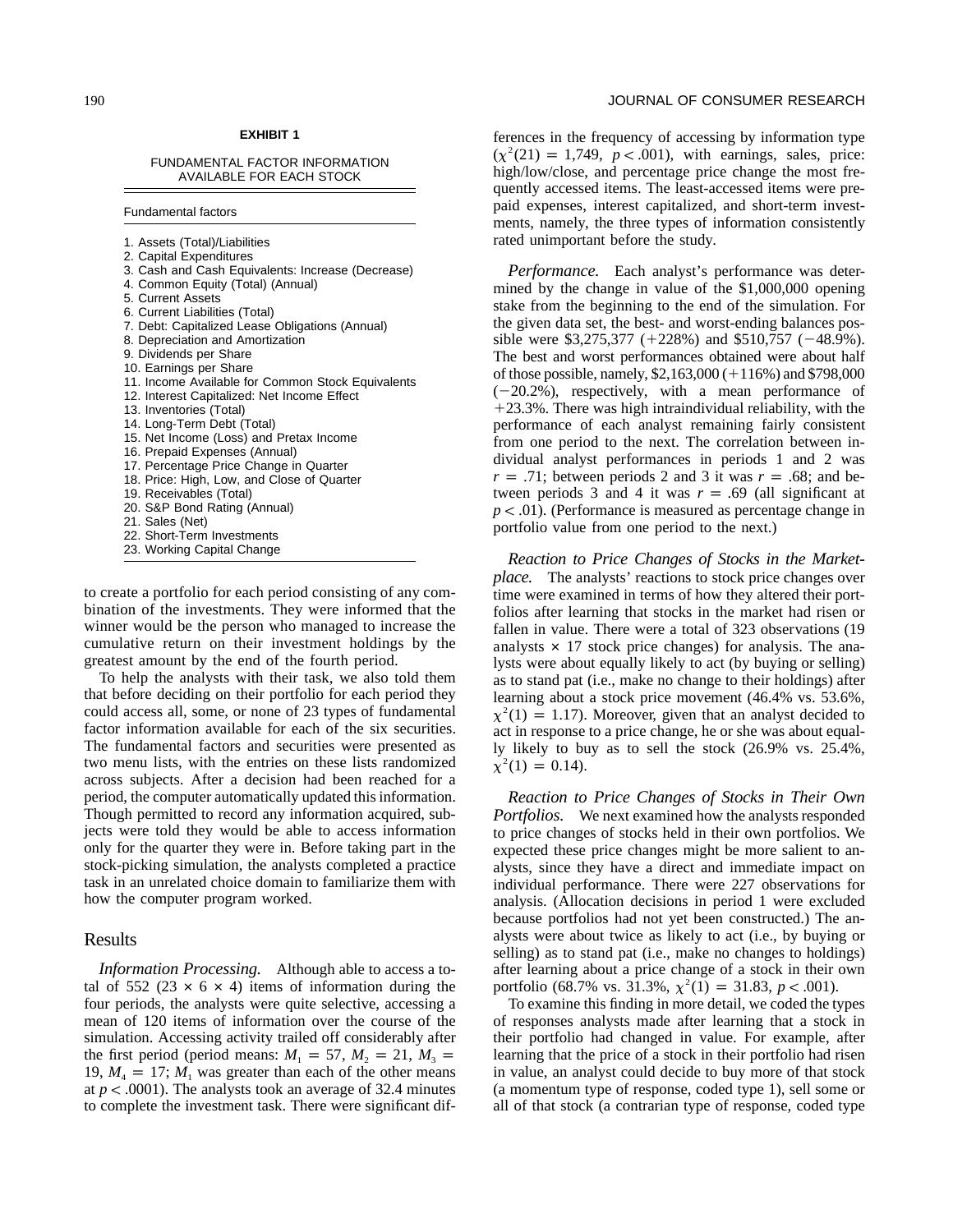#### **FIGURE 1**

ANALYSTS CLUSTERED BY RESPONSES TO PRICE CHANGES OF STOCKS HELD IN THEIR PORTFOLIOS



2), or make no changes to their holdings of that stock (an inertia type of response, coded type 3). After learning that the price of a stock in their investment portfolio had fallen in value, an analyst could buy more of the stock (a contrarian type of response, coded type 4), sell some or all of the stock (a momentum type of response, coded type 5), or make no changes to their holdings of the stock (an inertia type of response, coded type 6).

We first examined the analysts' response patterns in the aggregate and observed about equal propensities for momentum (types 1 and 5: 37.4% of total), contrarian (types 2 and 4: 31.3% of total), and inertia responses (types 3 and 6: 31.3% of total;  $\chi^2(2) = 1.726$ ). Thus, at the aggregate level, patterns in response to decision feedback were not evident. However, we speculated that the aggregate level analysis might be masking significant individual differences in patterns of response. We therefore conducted a cluster analysis of the analysts as a function of the number of each of the six possible types of decision feedback responses they made.

*Cluster Analysis.* Based on the two-stage algorithm suggested by Punj and Stewart (1983), we used an agglomerative hierarchical technique (Ward's method) to arrive at a preliminary solution regarding cluster number. At this stage, three clusters that explained 65% of the variance emerged. Subsequent clusters exhibited significantly less explanatory power, with semipartial *R*-squares of less than 10% each. A visual inspection of the resulting dendogram confirmed the existence of three fairly well separated clusters. A three-cluster solution was thus deemed appropriate for segmenting the analysts. We then conducted a *k*-means partitioning of the data to arrive at a final three-cluster solution (Punj and Stewart 1983). The three clusters contained  $n = 11$ ,  $n = 6$ , and  $n = 2$  analysts each.

The largest cluster  $(n = 11)$  exhibited a predominant ten-

dency to buy winners (type 1 response) and sell losers (type 5 response; see fig. 1) from their portfolios. That is, they tended to buy more of a stock they owned that had recently risen in value and to divest themselves of stocks that had recently fallen in value. We labeled this cluster the "momentum investors." The second largest cluster  $(n = 6)$  exhibited the opposite pattern of behavior. Specifically, they tended to buy low (type 4 response) and sell high (type 2 response), that is, to buy more of a stock they owned that had recently fallen in value and to sell some or all of a stock that had recently risen in value. We labeled this cluster the "contrarian investors." The third and smallest cluster  $(n = 2)$  exhibited neither of these behavioral tendencies. Instead, this group tended to exhibit inertia in the face of recent stock price changes (type 3 and 6 responses). Thus, they tended to make no changes to their portfolio allocations as a result of learning that the prices of stocks in their portfolio had risen or fallen in value. We labeled this cluster the "inertia investors"; however, due to its small size  $(n = 2)$ , we refrain from discussing individual comparisons between this cluster and the others in the remainder of the analysis. Having established distinct investor clusters on the basis of response to decision feedback, we next examined whether the clusters differed on dimensions other than those used to conduct the cluster analysis.

*Demographics.* The investor clusters differed in age  $(F(2, 14) = 4.59, p < .05, R<sup>2</sup> = .39$ ; two analysts declined to provide their ages), with contrarian investors  $(M =$ 38.4 years) older than momentum investors  $(M = 29.2)$ years,  $p < .01$ ) by nearly a decade. The investor clusters also differed in mean years of experience as a security analyst  $(F(2, 15) = 5.59, p < .05, R^2 = .43;$  one analyst declined to provide this information), with contrarian investors ( $M = 15.5$  years) significantly more experienced in the decision-making domain than momentum investors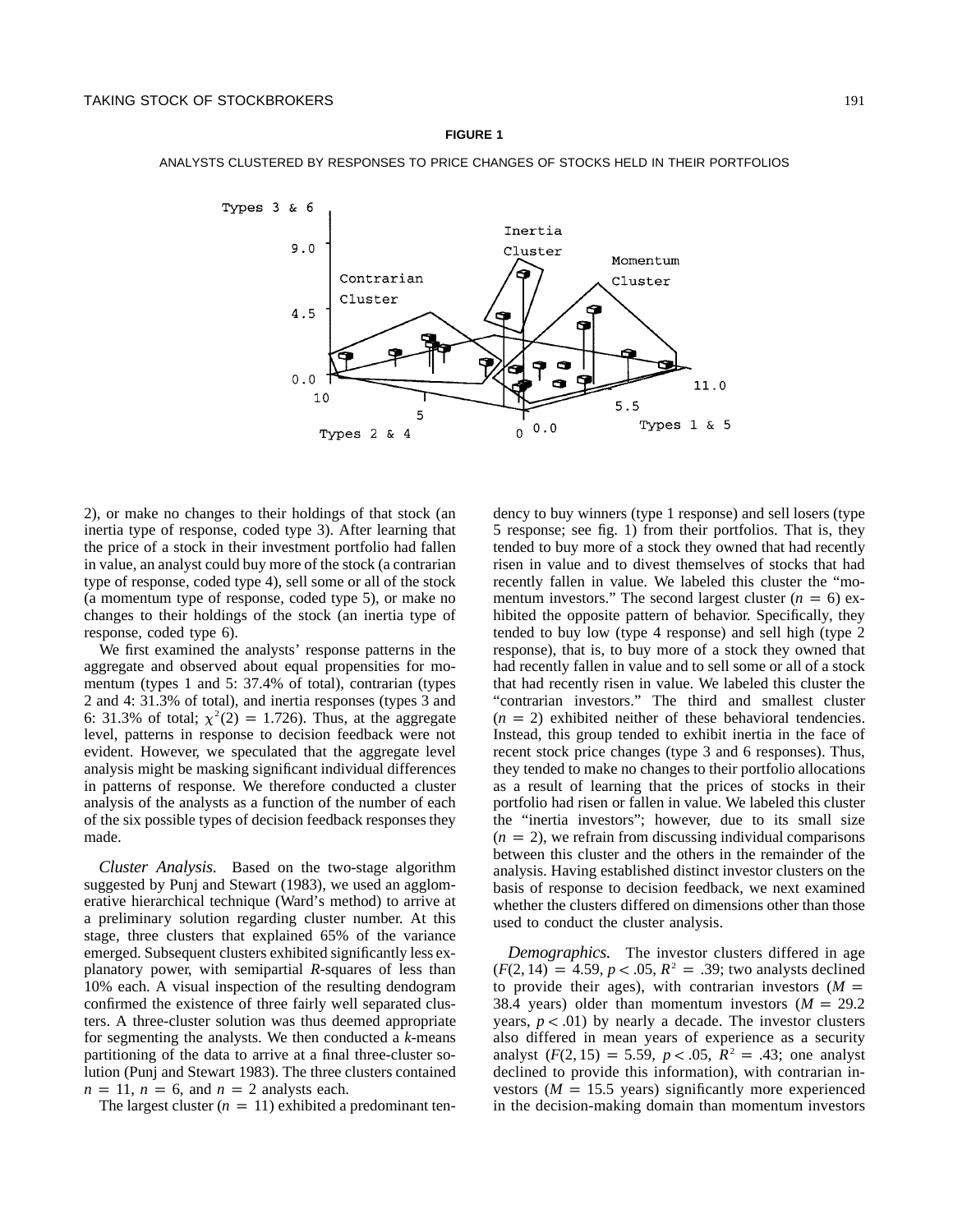$(M = 5.0$  years,  $p < .005$ ). Similarly, the investor clusters differed in experience evaluating stocks in the pharmaceutical industry  $(F(2, 15) = 3.86, p < .05, R^2 = .34)$ , with a higher proportion of the contrarian investors (83.3%) than the momentum investors  $(30.0\%, p < .05)$ having had this type of experience.

*Information Processing.* A mixed-model analysis was conducted on the mean time taken to examine each item of information accessed as a function of investor cluster, simulation period, and their interaction. Investor cluster was significant  $(F(2, 16) = 5.58, p < .05)$ , indicating that the contrarian investors spent significantly more time examining accessed items of information than did the momentum investors ( $M = 24.7$  *vs.*  $M = 10.8$  seconds, respectively,  $p < .005$ ). Neither simulation period ( $F < 1$ ) nor the investor cluster by period interaction  $(F(6, 48) = 1.55, p > .15)$  was significant.

*Performance.* A mixed-model analysis was conducted on the raw returns of each analyst's stock portfolio as a function of investor cluster, simulation period, and their interaction. Investor cluster was significant  $(F(2, 16) = 3.63$ ,  $p < .05$ ), indicating that the momentum investors exhibited better per-period raw performance  $(M = 9.9\%)$  than did the contrarian investors ( $M = 5.6\%$ ,  $p < .05$ ). Simulation period was also significant  $(F(3, 48) = 10.46, p < .0001)$ , but this result is an artifact of the data set, which exhibited higher possible returns in the middle two periods. The period by cluster interaction was not significant  $(F(6, 48) = 1.34,$  $p > .25$ ).

We also compared the clusters on risk-adjusted performance using Sharpe ratios (Sharpe 1964), a standard measure of risk-adjusted returns (Bodie et al. 1999). (The risk-free rate was considered the 2% cash account quarterly return.) A mixed-model analysis of risk-adjusted returns as a function of investor cluster, simulation period, and their interaction showed that investor cluster was no longer significant  $(F(2, 16) = 1.70, p > .20)$ . This result indicates that once the analysts' returns are adjusted for the level of risk reflected in their investment portfolios, there are no longer significant performance differences among the investor clusters. Simulation period was significant  $(F(3, 48) = 11.19$ ,  $p < .0001$ ), indicating that mean returns were higher in the middle periods of the simulation (as before, an artifact of the data set). The period by cluster interaction was not significant  $(F < 1)$ .

# Discussion

Study 1 clearly demonstrates that analyst behavior is heterogeneous in nature. The analysts exhibited a wide range of raw performance levels (from  $-20.2\%$  to  $+116.0\%$ ) resulting from the construction of individual investment portfolios. At the aggregate level of analysis, behavioral responses (i.e., buy, sell, hold) to price changes did not reveal any systematic patterns. However, when analyzed on the basis of responses to price changes of stocks held in their own portfolios, the analysts exhibited very clear patterns of behavior. Specifically, the analysts were found to be twice as likely to change their holdings of a stock (vs. stand pat) after learning that its price had changed. Thus, the analysts did not seem to interpret price changes of stocks in their portfolios as random walks. Instead, most seemed to interpret price changes of stocks they held as information cues regarding the future direction of stock prices; these perceived cues then influenced their subsequent investment decisions. To our knowledge, this is the first attempt to categorize investors on the basis of response to price changes of stocks held in investment portfolios as well as to find differentiating characteristics among individual analysts categorized on this basis.

A cluster analysis revealed that most (17 of 19) of the analysts exhibited one of two major patterns of response to price changes of stocks in their portfolios: momentum or contrarian. Momentum investors seemed to interpret price increases of stocks they held as signals to buy and price declines of stocks they held as signals to sell. Thus, they bought and sold stocks as if they expected prices to keep going in the direction they had already exhibited. Contrarian investors seemed to interpret portfolio stock price changes in the opposite manner. For these analysts, price increases of stocks they held seemed to be interpreted as signals to sell, and price decreases of stocks they held seemed to be interpreted as signals to buy. The contrarians thus bought and sold stocks as if they expected price reversals.

The momentum and contrarian investors differed not only in how they responded to price changes of stocks held in their portfolios but also in terms of their demographic characteristics, cognitive-processing styles, and raw performance and portfolio risk levels. The contrarians were about a decade older, significantly more experienced in investment analysis, and more likely to have had experience evaluating pharmaceutical stocks than the momentum investors. What might account for this intriguing finding? Is it that older investors become more risk averse as a function of the chronological aging process? Or is this result a function of work experience: Do more experienced investors eventually adopt a contrarian approach to investment because they are more likely to have personally experienced significant market downturns in the past and thus are more likely to expect market reversals? This is one issue we attempt to explore in study 2.

Compared to the momentum investors, the contrarians also spent more than twice as much time processing each item of information accessed. It seems likely this finding is a result of differences in the extent of systematic processing engaged in by the two types of investors. The exact nature of this difference is another issue explored in study 2.

The two groups also differed in overall raw performance, with the momentum investors significantly outpacing the contrarians. A comparison of risk-adjusted scores, however, revealed no significant differences. This set of results indicates that the momentum investors achieved their higher raw performances by building riskier portfolios, that is, more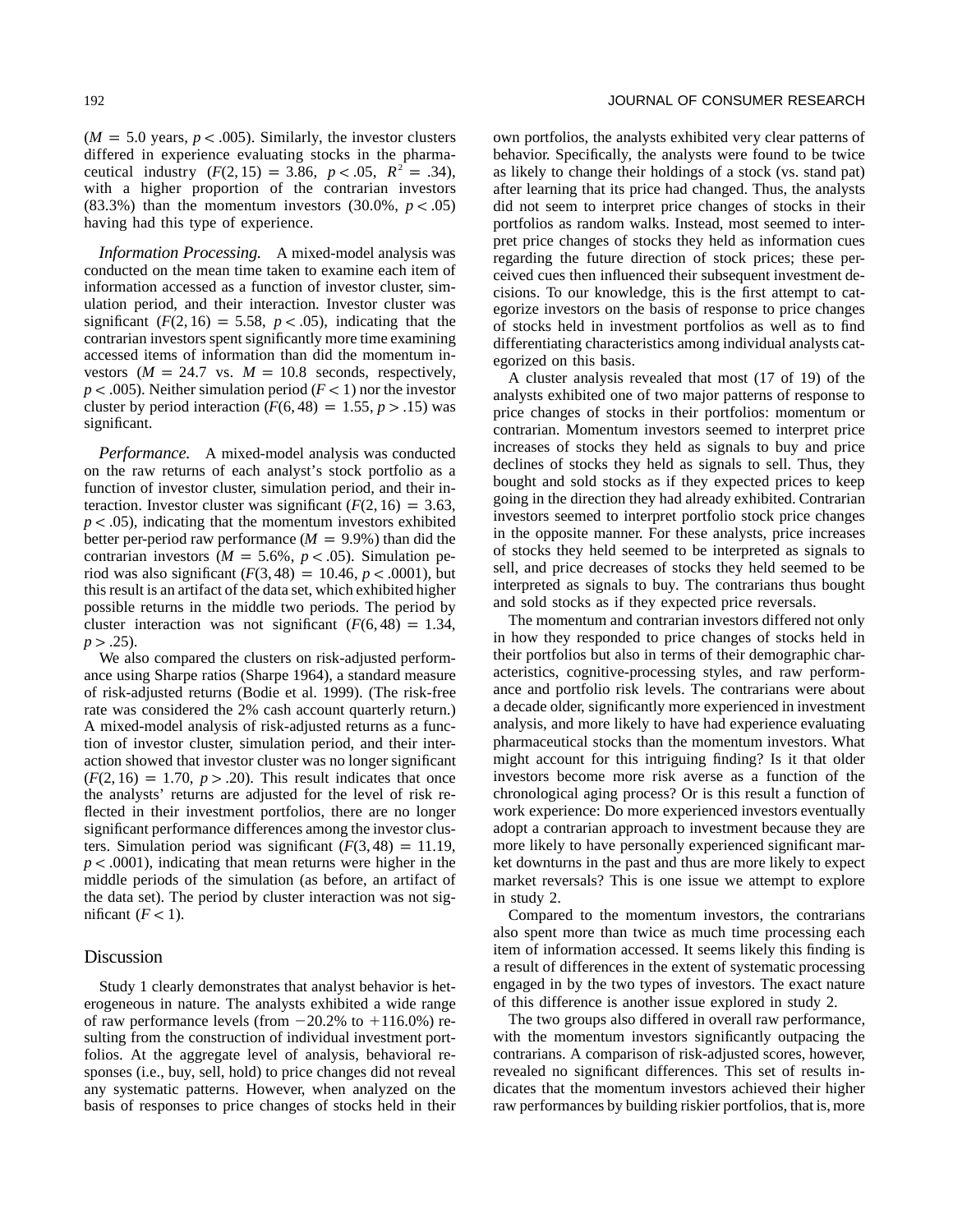#### TAKING STOCK OF STOCKBROKERS 193

volatile stock combinations. It is not clear whether momentum investors recognize that they are taking on more risk when they construct their portfolios or whether the contrarians deliberately try to avoid constructing highly volatile stock portfolios. Study 2 was designed to provide insight into this issue as well.

#### **STUDY 2**

To gain additional insight into the thought processes underlying investment decisions made by professional security analysts, we conducted a decision-making simulation among nine other analysts using a verbal protocol procedure (e.g., Ericsson and Simon 1993) followed by semistructured depth interviews. Although the computer-based method used in study 1 was effective at precisely measuring information acquisition and decision output, verbal protocols used in the second study provided more direct access into the thought processes underlying the analysts' decision strategies.

We used a standard approach for concurrent verbal reports, instructing subjects to think aloud while carrying out their decision process (Ericsson and Simon 1993). If appreciable periods of silence (e.g., 5–10 seconds) occurred, the experimenter encouraged verbalization by prompting with a simple "keep talking" or "what are you thinking about now?" Studies have shown that, when properly administered, think-aloud procedures should not affect response accuracy (Ericsson and Simon 1993; cf. Biehal and Chakravarti 1989); however, they can require more time than studies without such requirements (Anderson 1985). For this reason, we provided the participants with the stock information on sheets of paper rather than on a computer screen to facilitate the speed with which they could complete the task. Two practice tasks in unrelated decision-making domains were completed prior to participation in the investment simulation to familiarize subjects with the procedure.

## Subjects

We recruited a snowballing convenience sample of nine participants (eight males, one female) by contacting graduate business school alumni of two large eastern universities. All participants were working as security analysts in major metropolitan areas. For participation, each subject received \$100 as well as the chance for publicity in a press release. The mean age of the participants in this study was 32.8 years (range: 25–45). On average, the analysts had 2.9 years of experience as a security analyst, and they earned a mean return of 34.1% (range:  $+6.2%$  to  $+100.9%$ ) on their investment portfolios over the course of the simulation. Thus the analysts in this study were about the same age as those in study 1, but on average they possessed less work experience and earned slightly higher returns.

# Decision Task

The procedure for this study was identical to that of the first study, with three exceptions. First, the analysts were instructed to think aloud while making their investment decisions. These verbalizations were tape recorded for later transcription and analysis. Second, to facilitate task completion in a timely manner, the stock information was presented to the analysts on sheets of paper, period by period, rather than on a computer screen. Third, at the end of the stock-picking simulation, the analysts took part in a depth interview. The analysts took from one to two hours to complete the study.

## Results

We classified the analysts on the basis of their behavioral reactions to price changes of stocks in their portfolios as in study 1 and determined that five of the nine analysts clearly exhibited either a momentum or contrarian strategy. These five were retained for further analysis. The qualitative analysis of the verbal protocols involved multiple readings of the transcripts (Strauss and Corbin 1998). Differences in interpretation were discussed and resolved. The results of an idiographic analysis (Mick and Buhl 1992) are provided below.

*John—the High Roller.* John, in his thirties, had worked in the field for three years. He was clearly a momentum investor, based on his responses to price changes of stocks in his portfolio. His thought verbalizations, however, revealed a unique variation of the momentum strategy. He achieved the highest raw return (100.9%) by investing only in the smallest firms with positive momentum. He first divided the six stocks into small-, medium-, and large-sized firms and ruled out the larger firms for investment because they would not help him sufficiently to "capture the upside."

John was clearly not afraid of risk. He consciously sought it out, stating, "since we are just trying to maximize the upside here, more volatility is actually a good thing." And further, "the smaller the better, and the more potential volatility the better." In terms of hedging his bets with cash, he stated, "I don't want any cash. It is not going to help me maximize my returns." John was not concerned with creating a diversified portfolio to minimize risk: in the last period of the simulation, he bet his entire portfolio on a single stock, A, a small-cap stock that exhibited large price swings over time, explaining:

Besides looking at the price and momentum, really, I find myself not using much of anything else. . . . Alright! Hey, how about that? I am doing well! I bet on the right horse, man. I am really totally in the dark—the joy of being a momentum player. I think A is going to do well. I think A turned the corner. I am going to put a lot on A to get a maximum return. . . . I know looking through this balance sheet information really would not help me. . . . I am going to move everything to A. . . . I think it is a small company that has some kind of technology, and it's finally being recognized. And it is small, so it has a lot of upside. T is already a medium-sized, small- to medium-sized, company. It's turning the corner but it's not as exciting as A. I think A would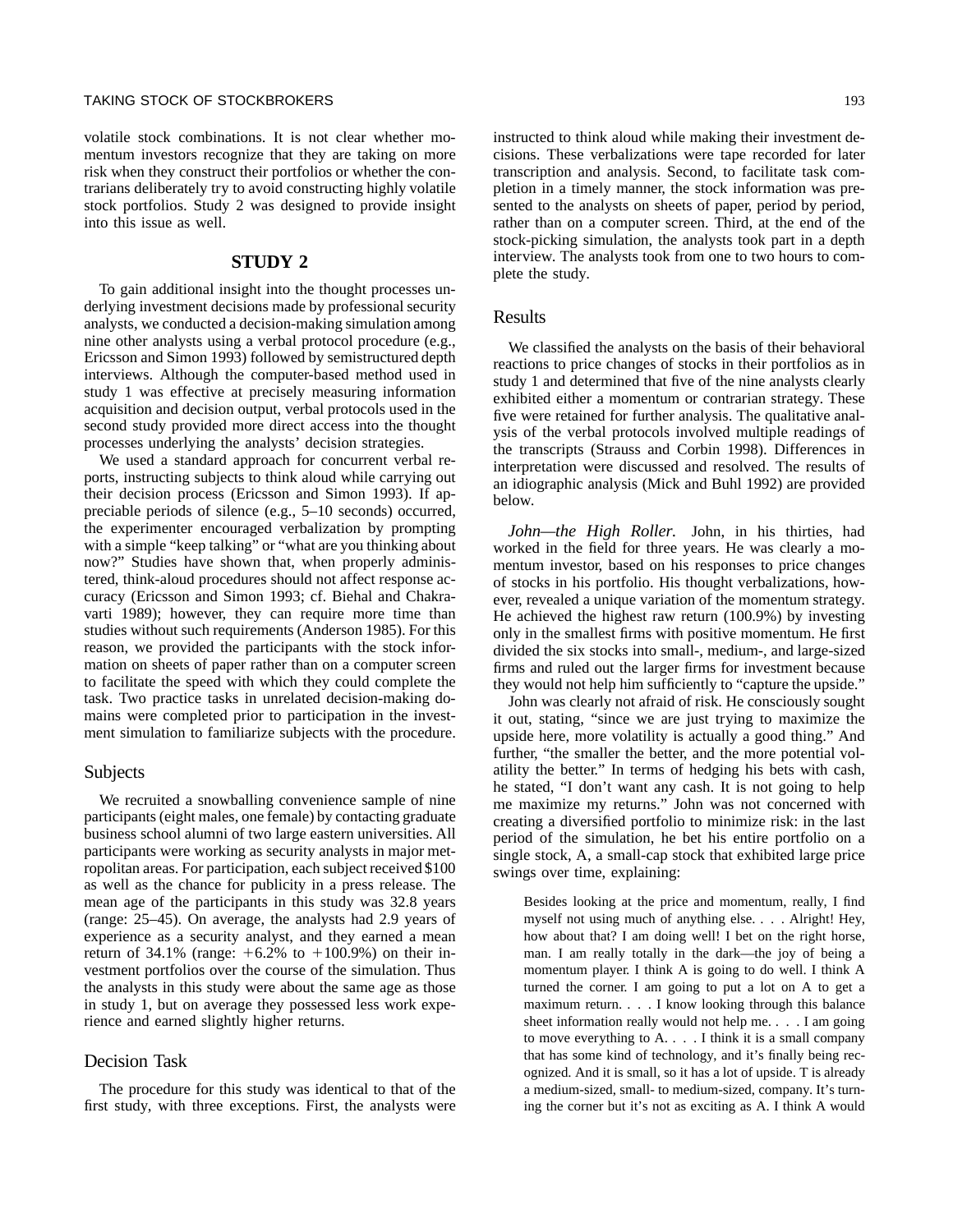have more upside. OK, everything. I am just going to bet the ranch. T would be a very good bet also, but I think that A has more potential. A has more potential. It's a lot smaller. It's high risk, high return, more upside.

John used a simple decision heuristic—follow price trends and focus on firm size. He did not integrate much other stock information. In the depth interview, he explained: "In general, my strategy is to put all eggs in one basket. I always pick one stock that I really like and follow that stock very carefully. I put almost all my money in that one stock. It is very risky, but in my mind, it is not any more risky than spreading them out and not really knowing all the stocks."

*Stuart—the Chartist.* Stuart, in his twenties, had 4.5 years of experience in the domain and also exhibited a momentum-based pattern of responses. He explained his approach by saying, "I'll just put down the high, low, and close and the change for the quarter because I think, at the end of the day, price is one of the most important factors because if you buy something and it goes up, whether the fundamentals are great or they stink, if it's up, you're ahead." He states more directly that "I am going to play a momentum game here" and that "I am not going to fight the price trend." In the depth interview, Stuart confirmed his belief in a momentum strategy and offered anecdotal evidence in support of it, despite his acknowledgment of research to the contrary. "If [a stock price] has fallen, it will go lower. If it is going up, it will go higher. Buy if it hits a new high, and buy on a breakout. Sell when it hits a new low. That I definitely agree with. . . . I have done studies at [MBA school] with this, and the real answer [to serial correlations] is 'no.' But look at something like GE or Cisco that is going up and up over 10–15 years. There is a reason it has done that. . . . I like to buy stocks that have up trends."

Stuart differed from other momentum investors in that he was constantly on the lookout for peaks and troughs in the price trends he followed. Thus, he believed the trajectories could change direction, and his major efforts were devoted to spotting those turnaround points.

The first thing I am going to do is check out the price change here—seeing that the two stocks that performed the best last quarter, which were C and L, once again performed the best . . . I will put in a high/low/close for these issues. Now I am going to compare high/low/close from the previous quarter to see where we are at and also the price change. Are we setting new lows? In the case of A, we did set a new low. . . . Looking at L . . . Closed once again at \$3.94, near your high of \$4.00. Looks like momentum is continuing there. The one prior to that closed at \$5.22; it was up to \$5.84, so you did see it back off 10% from its high. The first one is down significantly from its high of \$9.75, finished at \$5.75, and you were down from \$4.63. It's almost a 50% drop from your high. So now let's go on to I, where we had a 16% decline, and we look here at the close. You closed at the low of the quarter—never a good sign. Also, the high for the quarter was 10% above, but it really looks like this thing backed off at the end of the quarter. This is coming on top of a 19% decline. . . . Looks like the downside, the momentum, has increased.

Stuart thus exhibited a momentum approach supplemented by a peak/trough search. He generally assumed stock prices would continue to move in the same direction they had been moving in, unless he saw signs indicating the stock was reaching a peak or trough. In that case, he would shift his expectations toward a price reversal. In the depth interview Stuart explained how he did this: "Compared to a lot of other analysts, I think I am a lot more graphic. I like to see things graphically. I would like to take these numbers graphically and see your trends. I really think it helps to see the picture as opposed to looking at the numbers."

Indeed, of all the analysts, Stuart took the longest amount of time, about two hours, to complete the simulation, creating a detailed spreadsheet to visualize price peaks and troughs. He explained: "I am putting in here the high/low/ close and quarterly change. What I want to do, once I get this whole thing together is compare. I think it will be easier to visualize it by laying it out like a spreadsheet format. You know, which direction the stock is moving in, is it closer to its high, is it closer to its low, what did the stock do that quarter? What did it do the quarter after? God, this sounds very technical, I'm sure."

Interestingly, like John the High Roller, Stuart the Chartist also decided to move all of his assets into a single stock (I) in the fourth quarter of the game. In Stuart's case, however, it was not on the basis of positive portfolio feedback. Instead, it was because he seemed to have lost faith in his technical analysis:

Oh, I'm going to lose my job if I keep this up. OK, what happened here with D? The flat sales—I shouldn't have gone for it. I saw the income pop up. I am doing worse quarter to quarter. Better when I had less information. Of course, I sold A, and that is up 19%. And L, if I would have stuck with those. . . . I am a quarter early, that's my problem. I am going to fill in high/low/close right now for these. See if we could figure out something. Try to save my job here. Maybe I will have another good quarter. Now I will look at the percentage change here. Percentage change in price. Great—if I had A, B, and C, I would have been set. I think this time what I am going to do is go with the opposite of what I think. Then maybe I will make a fortune. . . . I am not touching L—it's up another 33%. It has topped out. It's history. It's done. . . . [Stock] I was up 11%, sales have been climbing each quarter. To me, this one is due to go. I don't know why it's doing so poorly. K, this thing just doesn't do anything—not enough volatility. Stay away from that since we want to make money here. And D, all this thing does is go down. . . . Looking at C right now . . . the stock had its move. I think I will stay away from C because it looks like the sales momentum has really dried up. Go back to A. A is losing money, sales are dropping, yet the stock recovered. I am going to stay away. I am staying away from A. [Stock] I looks interesting. The first two quarters [stock]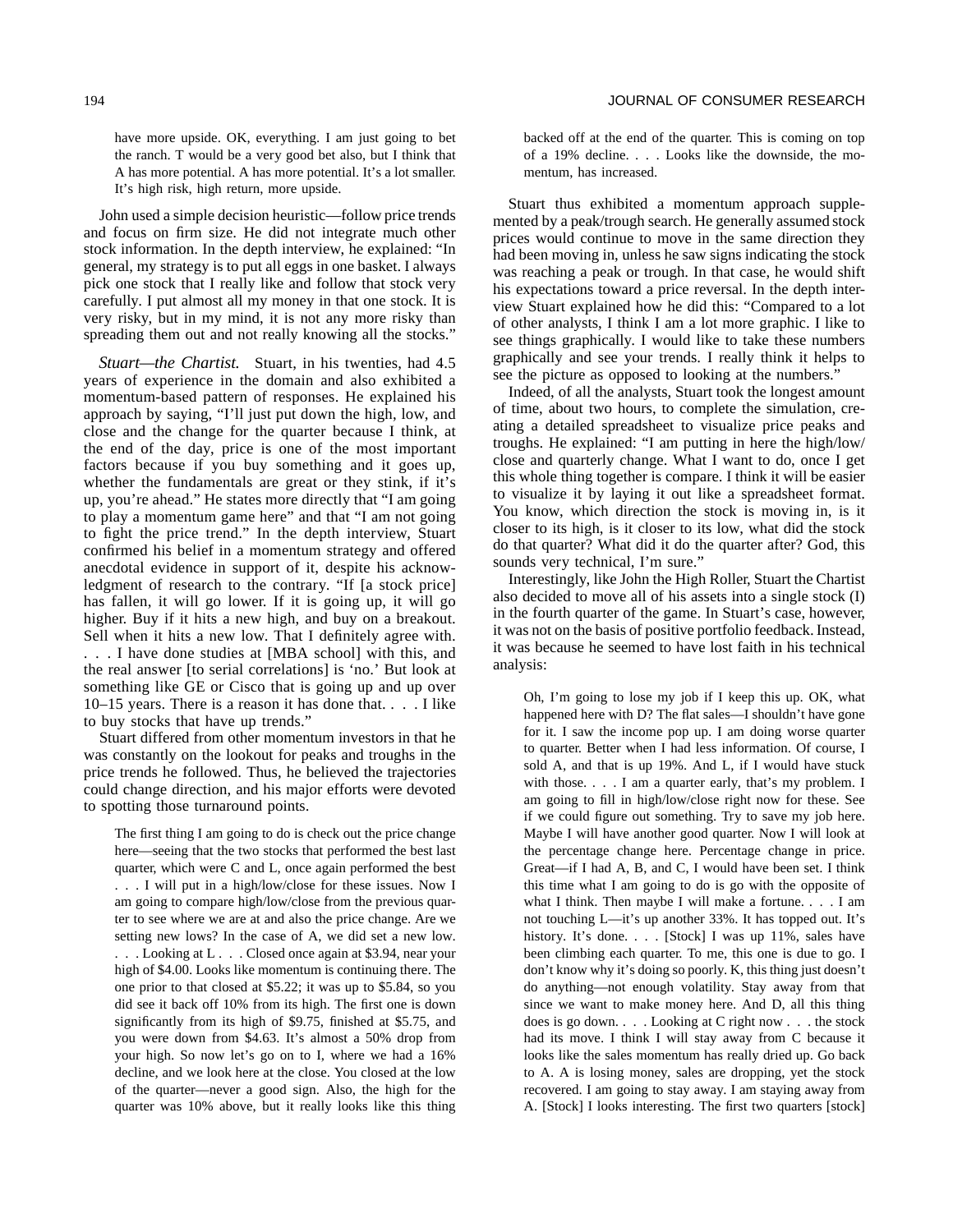#### TAKING STOCK OF STOCKBROKERS **195**

I lost money, the last two they made money. Sales have been growing sequentially, which I like. That is a possibility. K has not been good luck for me. I am staying away from it even though sales have been going up nicely. And D, this has been down the last four quarters, but I am not going to fight that. I am not going to catch a falling sword. I am going to put all my money in [stock] I. . . . All or nothing here.

Thus, Stuart was willing to abandon his momentum strategy when it produced lackluster results. In the end, he earned a raw return of 6.2%.

*Karen—Searching for Growth.* Karen, a female analyst in her thirties, had been working as a security analyst for just six months when she took part in the stock-picking simulation. She would be categorized as a momentum investor based on her responses to price changes of stocks in her portfolio. Her momentum orientation was revealed early in the simulation when she made her allocation decisions for the first period, saying, "And how I'm doing this is, I'm really going off of the price change in the quarter." Not surprisingly, Karen's stock-picking strategy focused on firms' growth potential. However, she also revealed a slightly unique aspect to her momentum strategy in that she did not use simply stock price advances to evaluate growth opportunities: "I like to pick stocks in markets that are growing. . . . The companies that make [technical software] are all pretty much the same. They have the same kind of people, blah blah blah. So what I do is, I go and say, OK, which one of these guys has the most growth prospects? And then I start from there, and then I analyze the companies."

Karen, who earned a raw return of 28.3%, was like the other momentum analysts in that she was fairly confident about her ability to choose stocks for investment that would beat the market: "I like to think of companies as little black boxes that make money. Money comes in, money leaves them, and then they get bigger based on the money they keep. I think that's why people buy stocks—because they're badder at keeping the money that's going through them than not keeping. So I think that sure, if you can pick these good companies that keep the money and have the products, then you can beat the market."

*David and Bruce—Disciplined Fundamentalists.* David, an analyst in his thirties, would be categorized as a contrarian investor on the basis of his responses to decision feedback. He achieved a raw return of 7.14%. He stated in the interview that his approach to evaluating stocks for investment is "pretty fundamental based" and that he considers himself to be a contrarian investor. Not surprisingly, he agreed that "the market does overreact to negative news" and spoke about the role of "investment psychology." David's verbalizations regularly exhibited expectations of price reversals and preferences for stocks whose prices had recently fallen. Among the 23 fundamental factors provided in the simulation game, David paid special attention to those related to liquidity (e.g., sales, receivables, and inventory). He conducted a considerable number of calculations during the simulation in an attempt to arrive at a more accurate estimate of firm value. For example: "I am just going to calculate the sales, receivables as a percentage of sales, and percentage of sales to inventory—to give me an idea of how well these guys are moving product out. Maybe there is a collection issue. Just calculating the sales to the receivables to get an idea of what % of the sales are tied up in receivables. Okay . . . I do not like A. Receivables exceed sales. They also have a decent amount of inventory, and the stock has been paying the price for that. So I will shy away from A."

Unlike the momentum investors, David did not like stock A, which exhibited large and rapid price increases that he did not believe were justified on the basis of his fundamental analysis. David invested the largest share of his portfolio in stock D, whose price fell fairly consistently during the course of the simulation. David continued to increase his exposure in that stock throughout the simulation, expecting it to rebound. His remarkable commitment to stock D in spite of repeated price decreases can be seen in these comments: "Hmmm, I still think D should do OK in through here. D still has a decent amount of assets, positive earnings, is paying out dividends. Long-term debt is fairly modest. Inventories aren't too bad versus sales. I still think that D is the way to go." Then, after learning about another fall in D's price he states: "D continues to hurt me. D has cost me some money here. . . . What's the deal with D here? Everything still looks the same in D. Not much improvement quarter to quarter. They still have some cash. Receivables and sales are still only about 2/3. The price is down 19% again, and the net income is still positive. The inventory is still around 31 million. . . . Same dividends as the last time. They still have some cash, and assets are pretty good. D continues to look good to me."

After the last period of the simulation, David states:

Wow, I got D wrong the whole way. D, you are hurting me. Let's see here, what were the returns? A, wow, A, good quarter even though sales have declined. Wow, I don't understand why it was up 20%. C was down 10%. L was up 33%. L has been the big winner here. T was up 11%. K is negative and D again negative. I cannot figure out why D is not performing well. . . . I continue to like D. I will still go with D. Should I continue down that path? I guess D is pretty high leverage here. . . . I continue to like D. It's my last go here. We've gone the whole way here, so let's go all the way.

David maintained a disciplined contrarian orientation even in the face of lackluster results.

For similar reasons we label Bruce, an analyst in his thirties with 8.5 years of experience in the domain, a "disciplined fundamentalist." Bruce earned a raw return of 27.8%. Like David, Bruce would be categorized as a contrarian investor based on his investment decisions after feedback. Also like David, he exhibited a clear tendency to conduct fundamental analysis calculations and to make his decisions accordingly. However, unlike David, Bruce's focus was on two other metrics: earnings per share and price/ earnings ratios.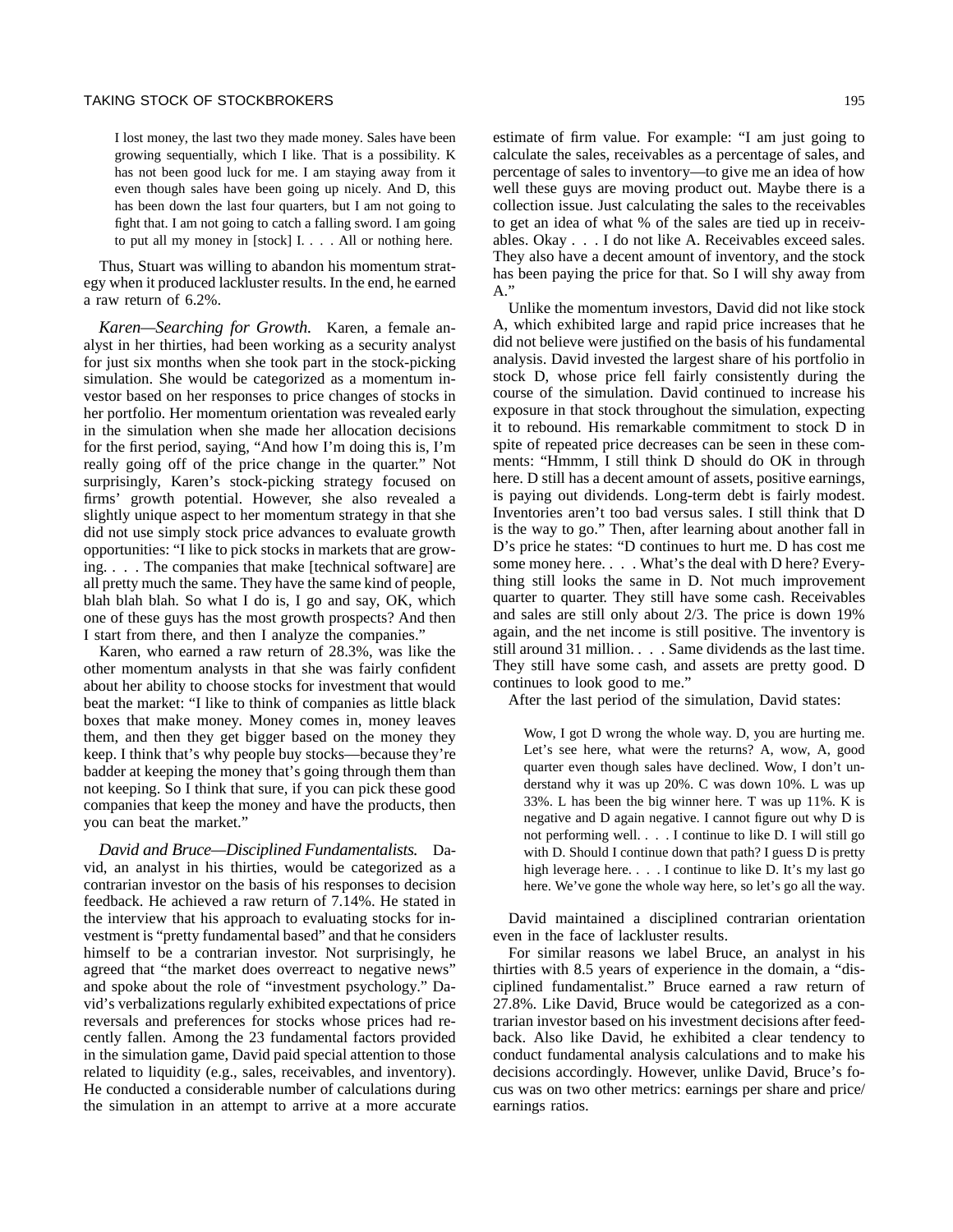Bruce described his stock-evaluation strategy as consisting of factors somewhat broader than just price movements:

I consider the strength of a product and management first, and then I consider the value the market places on those two. I feel that a good product, a company with a good product, will do well. And a company with a good management should do well because they can always change their product if they have to or change it in order to make it successful. Good management recognizes that, but then there's a price the marketplace puts on that, and if I think that it's cheap, I'll buy it. If it's underpriced, I'll buy it. If it's overpriced, I'll sell it.

Like David, Bruce grew to dislike stock A because it had insufficient earnings. Indeed, his initial portfolio was invested in every stock except that of stock A, a favorite of some of the momentum investors. Also, like David, he continued with his basic investment strategy despite negative feedback on prior decisions. For example, in a later period of the simulation he states, "It's obviously hurt me every time taking money out of Company L. That's been the biggest winner. But let's stick with the discipline. . . . Calculate the earnings per share."

# **DISCUSSION**

The findings from both studies reported here suggest that the security-analysis decision-making process is heterogeneous and multifaceted but not random in nature. In both studies, two distinct information-processing and decisionmaking styles emerged: momentum and contrarian. These two types of investors differed on a number of dimensions. Most notably, they inferred opposite meanings from price changes of stocks held in their portfolios. Momentum investors generally expected recent stock price trends to continue. Momentum investors favored growth stocks, those that had been exhibiting continued price increases, whether or not the increases were justified by economic fundamentals. Idiosyncratic variations of this theme emerged, such as a focus on small-cap stocks or a search for peaks and troughs. The contrarians expected stock price reversals. They typically divested themselves of stocks they owned whose prices had risen and bought more of stocks they owned whose prices had fallen. The contrarians looked for bargains, stocks they believed to be temporarily undervalued due to the market's overreaction to negative news, and they avoided glamour stocks, those they believed were overvalued, as indicated by fundamental factor analysis. Idiosyncratic variations of this core strategy were evident in terms of the metrics deemed most relevant to assess firm value (e.g., liquidity vs. earnings measures).

The momentum and contrarian investors' cognitiveprocessing styles also differed. The momentum investors used a relatively simple decision heuristic (i.e., follow current price trends) to predict future stock prices. The contrarian investors elaborated more on each item of stock information accessed to construct ratios to assess value and predict future prices.

Momentum and contrarian investors differed in terms of risk propensity. Momentum investors generated higher raw performance by deliberately constructing more volatile stock portfolios. They exhibited little interest in portfolio diversification to reduce risk. The contrarians avoided the smallest, most volatile stocks and were willing to trade off potential return for reduced risk.

There was also evidence that the momentum and contrarian investors differed in the degree to which they were willing to adapt their decision strategy over time. The contrarians were committed to maintaining their value-based stock-picking strategy, even in the face of poor performance. The momentum investors exhibited greater willingness to switch strategies midstream should the approach not appear to be performing as well as desired. Contrarian investors may thus be less susceptible to style drift or the tendency for investors to shift their strategies over time.

Finally, momentum and contrarian investors differed in their decision confidence levels. The momentum analysts believed they could beat the market, that is, systematically earn higher than average returns on their stock investments (Stuart: "I think you can definitely do that." John: "I think so." Karen: "Oh yeah!"). Although the contrarians also agreed it was possible to beat the market, they thought it might be more difficult than the momentum analysts (David: "I think it is getting more difficult, since information can be found very fast and everyone gets the information at pretty much the same time these days."), or they had doubts about their own ability to do so (Bruce: "I think it's possible. I don't think it's possible for me."). If it is true that momentum investors' performance, when adjusted for risk, does not exceed that of the contrarians, then the momentum investors' greater confidence levels may make them more susceptible to what Alba and Hutchinson (2000) term "knowledge miscalibration," a mismatch between decision confidence and decision accuracy. The extent of knowledge miscalibration may be related to the investors' relative experience in the domain. There was some evidence that the momentum investors were not only younger and less experienced than the contrarians but also that they were less likely to have personally experienced a significant downturn in the market. Since knowledge calibration is a function of remembering the past, interpreting the present, and predicting the future (Alba and Hutchinson 2000), the momentum investors' lesser investment experience may provide them with a weaker basis for learning and extrapolating from past experience.

## Implications

*Implications for Financial Decision-Making Theory.* Behavioral finance theorists have not yet formulated a comprehensive theory to assimilate the various anomalies they have noted in the stock market. Statman (1999) provides a potential basis for a unifying framework by making a clear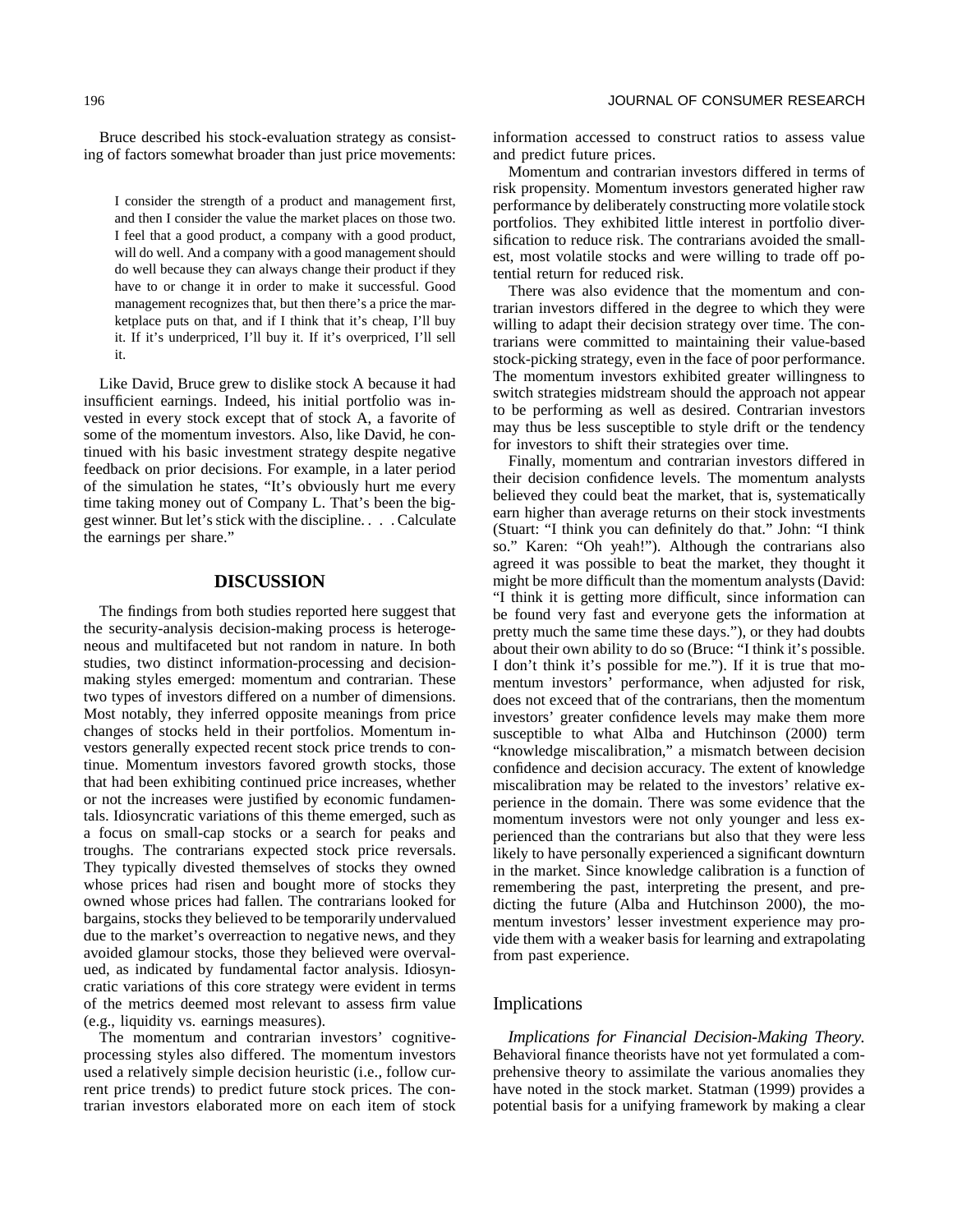#### TAKING STOCK OF STOCKBROKERS **1971**

distinction between two separate implications of efficientmarket theory: (1) investors cannot systematically beat the market, and (2) stock prices are rational. We have, in the research presented here, found evidence for the first of these implications but not necessarily for the second. Our research indicates that although individual behavior often diverges from rationality, none of the major behavioral patterns observed was capable of producing supranormal returns (when adjusted for risk). This result is in accord with traditional finance theory. However, it does seem possible that individuals' biased behaviors have the potential, in the aggregate, to create asset prices that deviate from their rational or true economic values. It is important to note that the individual investors' behavior patterns in our studies did not vary in a random fashion. If this had been the case, then we might conclude that the various irrational approaches to investment decision making by individuals likely cancel each other out at the aggregate level, in terms of impact on stock market prices, and thus result in an efficient market. Instead, what we observed was that most investors tended to exhibit either momentum or contrarian responses to portfolio price changes. Thus most investors were acting in concert with a group of like-minded individuals. If a large and growing number of decision makers were to adopt a particular investing style, this could create a market anomaly such as a run-up (or fall) in stock prices unsupported by financials. So, although in our research stock prices were constrained from influence by the participating analysts, in the real world, sizable group preferences for either growth stocks (e.g., momentum investors) or value stocks (e.g., contrarian investors) could presumably cause such assets' price levels to deviate from rational values. Indeed, a herd-based, momentum-style contagion seems to have been partly responsible for the recent Internet stock bubble (of 1999– 2000). Our conclusions regarding a potential basis for the reconciliation of behavioral finance with the traditional paradigm are therefore congruent with those of Statman (1999), who proposes that market efficiency may be true insofar as there are no systematic ways to beat the market but not necessarily in terms of asset-pricing rationality. Asset-pricing models would thus seem to be the element of traditional finance that would most benefit from incorporation of an understanding of individual decision-making psychology.

*Implications for Novice Consumer Investors.* Bazerman (2001, p. 499) recently called for more consumer research about decisions involving important purchases "to help consumers think clearly and abstractly about the toughest buying decisions," such as those involved in financial services and investment. Such a call seems timely as it has been reported that consumer confidence in stock brokers has declined substantially from the mid-1960s to the present time (Shiller 1993). Our research represents a critical first step in this direction. Our results suggest that when choosing decision-making agents in this domain, consumers should understand that many analysts tend to exhibit distinct portfolio price–driven strategies (e.g., momentum or contrarian) and that these tendencies may be associated with age and experience in the domain, as well as risk propensity, overconfidence, and style drift. Ideally, a novice consumer investor choosing an analyst for investment advice should choose an analyst whose market philosophy matches his or her own.

#### Limitations

The findings reported here are limited in at least two major respects. First, the conclusions are based on the behavior of small samples of security analysts working in eastern U.S. metropolitan areas. Thus, it is not certain to what degree the current set of results holds true for the entire population of security analysts. Second, certain aspects of the simulation may have constrained the analysts' natural behavior patterns and thought processes. For example, the analysts were instructed to ignore transaction costs and were given a single goal, to maximize return—situational factors that do not perfectly reflect real world settings. In addition, the analysts had access to only limited types of information and were not permitted to confer with other analysts as they might normally do before making actual investment decisions. Such constraints may have caused the analysts to engage in more simple and extrapolative decision strategies than they normally would in real life. Analysis of actual portfolio decisions by professional analysts would greatly help in determining the extent to which the experimental constraints in our research may have impacted analysts' natural behavior patterns.

[*Received July 1999. Revised November 2001. David Glen Mick served as editor and Michael D. Johnson served as associate editor for this article.*]

# **REFERENCES**

- Alba, Joseph W. and J. Wesley Hutchinson (2000), "Knowledge Calibration: What Consumers Know and What They Think They Know," *Journal of Consumer Research*, 27 (2), 123–156.
- Anderson, Matthew J. (1985), "Some Evidence on the Effect of Verbalization on Process: A Methodological Note," *Journal of Accounting Research*, 23 (2), 843–852.
- Basu, Sanjoy (1977), "The Investment Performance of Common Stocks in Relation to Their Price-Earnings Ratios: A Test of the Efficient Market Hypothesis," *Journal of Finance*, 32 (3), 663–682.
- Bazerman, Max H. (2001), "Consumer Research for Consumers," *Journal of Consumer Research*, 27 (March), 499–504.
- Biehal, Gabriel and Dipankar Chakravarti (1989), "The Effects of Concurrent Verbalization on Choice Processing," *Journal of Marketing Research*, 26 (1), 84–96.
- Bodie, Zvi, Alex Kane, and Alan J. Marcus (1999), *Investments*, 4th ed., Boston: McGraw-Hill.
- De Bondt, Werner F. M. and Richard H. Thaler (1985), "Does the Stock Market Overreact?" *Journal of Finance*, 40 (July), 793–805.
- Ericsson, K. Anders and Herbert A. Simon (1993), *Protocol Analysis: Verbal Reports as Data*, Cambridge, MA: MIT Press.
- Graham, Benjamin and David L. Dodd (1934), *Security Analysis*, New York: McGraw-Hill.